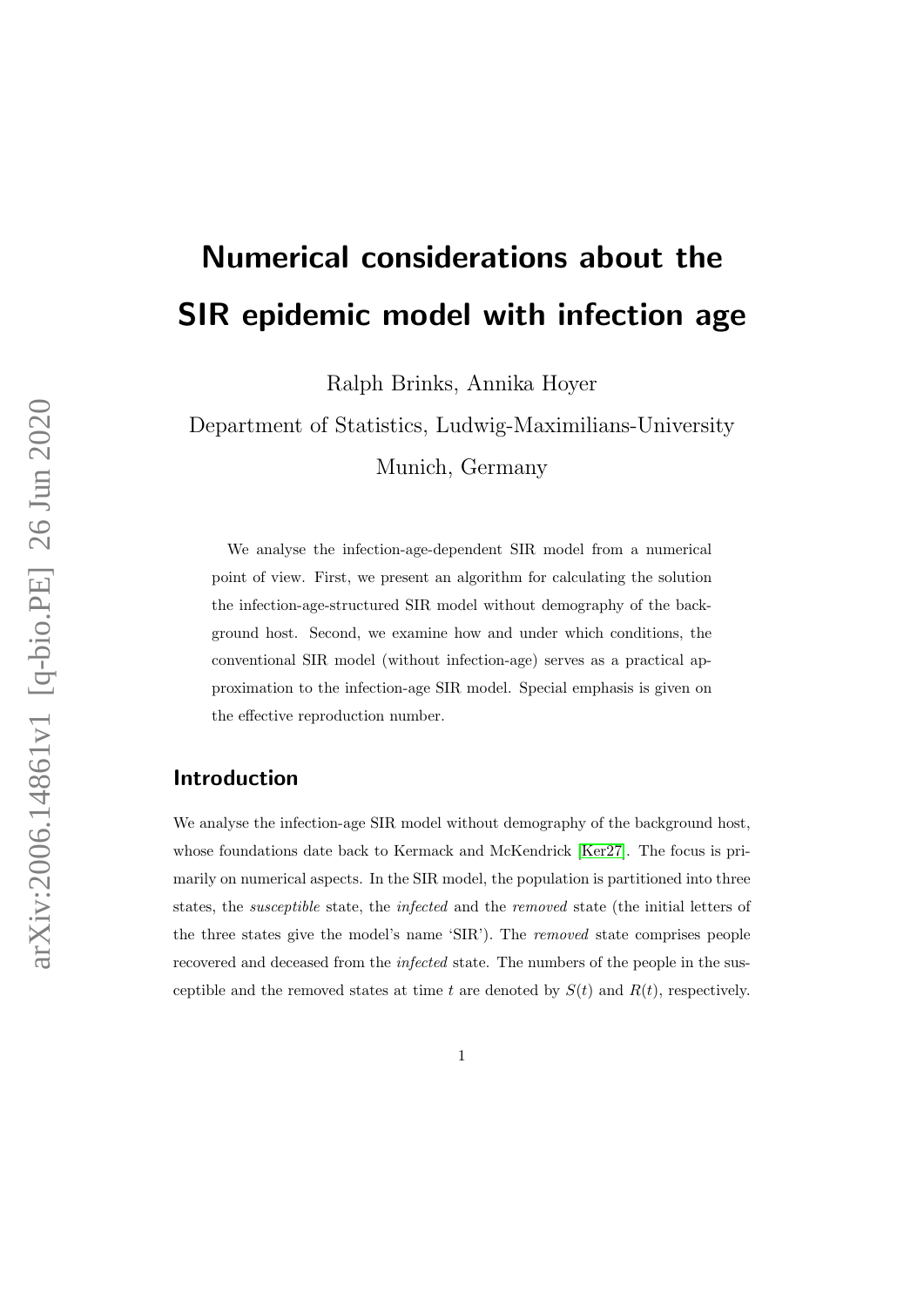Furthermore, let  $i(t, \tau)$  denote the density of infected people at time t and duration  $\tau$ since infection (i.e., the *infection age*), such that the number  $I(t)$  of infected at t is

<span id="page-1-2"></span>
$$
I(t) = \int_0^\infty i(t,\tau) \mathrm{d}\tau. \tag{1}
$$

The transmission rate of the infected with infection age  $\tau$  is  $\beta(t, \tau)$  and the removal rate from the infectious stage is  $\gamma(\tau)$ . The rate  $\gamma$  comprises mortality as well as remission. We can formulate the following model equations for the infection-age SIR model [\[Ina17\]](#page-9-1):

<span id="page-1-0"></span>
$$
\frac{\mathrm{d}S(t)}{\mathrm{d}t} = -\lambda(t) S(t) \tag{2}
$$

$$
\left(\frac{\partial}{\partial t} + \frac{\partial}{\partial \tau}\right) i(t, \tau) = -\gamma(\tau) i(t, \tau) \tag{3}
$$

$$
\frac{\mathrm{d}R(t)}{\mathrm{d}t} = \int_0^\infty \gamma(\tau) i(t, \tau). \tag{4}
$$

The incidence rate  $\lambda$  in Eq. [\(2\)](#page-1-0) is given by

$$
\lambda(t) = \int_0^\infty \beta(t,\tau) \, i(t,\tau) \mathrm{d}\tau
$$

and is usually called force of infection [\[Ina17\]](#page-9-1).

System  $(2) - (4)$  $(2) - (4)$  $(2) - (4)$  is accompanied with initial conditions

<span id="page-1-1"></span>
$$
S(0) = S_0 \tag{5}
$$

$$
i(t,0) = \lambda(t) S(t) \tag{6}
$$

$$
i(0,\tau) = i_0(\tau) \tag{7}
$$

$$
i(0,0) = S_0 \int_0^\infty \beta(0,\tau) i_0(\tau) d\tau \tag{8}
$$

with positive  $S_0$  and integrable  $i_0$ . For later use, we additionally assume that  $i(t, \infty) :=$  $\lim_{\tau\to\infty} i(t,\tau) = 0$ . Condition [\(8\)](#page-1-1) is called *coupling equation* and guarantees that system  $(2) - (4)$  $(2) - (4)$  $(2) - (4)$  is well-defined [\[Che16\]](#page-9-2). Note that system  $(2) - (4)$  is a generalisation of the SEIR model [\[Ina17,](#page-9-1) Section 5.5].

Detailed discussion of Equations  $(2) - (4)$  $(2) - (4)$  $(2) - (4)$  with initial conditions  $(5) - (8)$  $(5) - (8)$  $(5) - (8)$  can be found in [\[Ina17,](#page-9-1) Chapter 5.3]. Using the definition

<span id="page-1-3"></span>
$$
\Gamma(\tau) := \exp\left(-\int_0^{\tau} \gamma(\sigma) d\sigma\right),\tag{9}
$$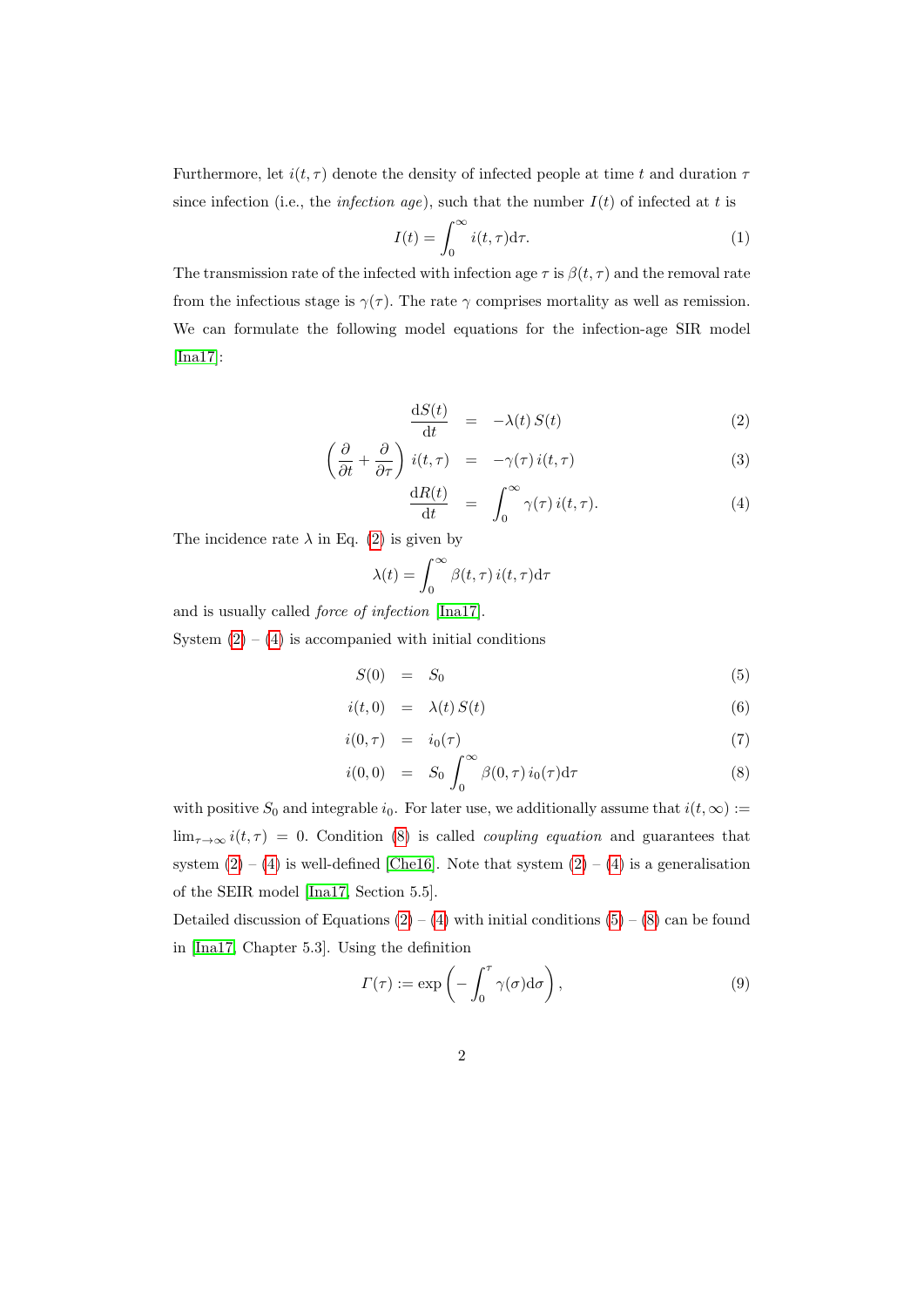the effective reproduction number  $\mathcal{R}(t)$  is given by

<span id="page-2-0"></span>
$$
\mathcal{R}(t) = S(t) \int_0^\infty \beta(t, \tau) \, \Gamma(\tau) \mathrm{d}\tau,\tag{10}
$$

[\[Nis09,](#page-9-3) Eq.  $(22),(23)$ ].

A typical situation is that the transmission rate  $\beta(t, \tau)$  and the initial conditions [\(5\)](#page-1-1) –  $(8)$  are given. Then, system  $(2) - (4)$  $(2) - (4)$  $(2) - (4)$  is solved and the effective reproduction number  $\mathcal R$  is calculated by Eq. [\(10\)](#page-2-0). In a way,  $\mathcal R$  can be seen as an indirect parameter for the infection-age-structured SIR model because it follows via Eq. [\(10\)](#page-2-0) from the governing equations  $(2) - (4)$  $(2) - (4)$  $(2) - (4)$  and  $(5) - (8)$  $(5) - (8)$  $(5) - (8)$ . Sometimes,  $\mathcal{R}(t)$  can be estimated more easily from population surveys than, for instance, the transmission rate  $\beta(\tau, t)$ . Then, the question arises if and how the infection-age-structured SIR model can be solved if the effective reproduction number  $\mathcal R$  is given instead of  $\beta$ .

This article is organised as followed: First, we describe a numerical algorithm to solve the system given by Equations  $(2) - (4)$  $(2) - (4)$  $(2) - (4)$  with initial conditions  $(5) - (8)$  $(5) - (8)$  $(5) - (8)$  on a rectangular grid. Then, we consider an important special case where the transmission rate  $\beta$  does not need to be known to solve system  $(2) - (4)$  $(2) - (4)$  $(2) - (4)$ . Finally, we present an example to demonstrate the theoretical considerations.

# Numerical solution of the infection-age-structured SIR model

Assumed  $i(t, \tau)$  has to be calculated on a rectangular grid  $(t_m, \tau_n) = (m \times \delta_h, n \times$  $\delta_h$ ),  $m = 0, \ldots, M$ ,  $n = 0, \ldots, N$ , as depicted in Figure [1.](#page-3-0) The grid points are assumed to be equidistant in t- and  $\tau$ -direction with distance  $\delta_h > 0$ . A practical strategy for solving Equations  $(2) - (4)$  $(2) - (4)$  $(2) - (4)$  with initial conditions  $(5) - (8)$  $(5) - (8)$  $(5) - (8)$  is given by the following algorithm:

1. Calculate  $i(t_m, \tau_n) = i_0(\tau_n - t_m) \Gamma(\tau_n)$  for all  $n \geq m$ . These are the incidence densities at the grid points located on and above the diagonal of the grid (on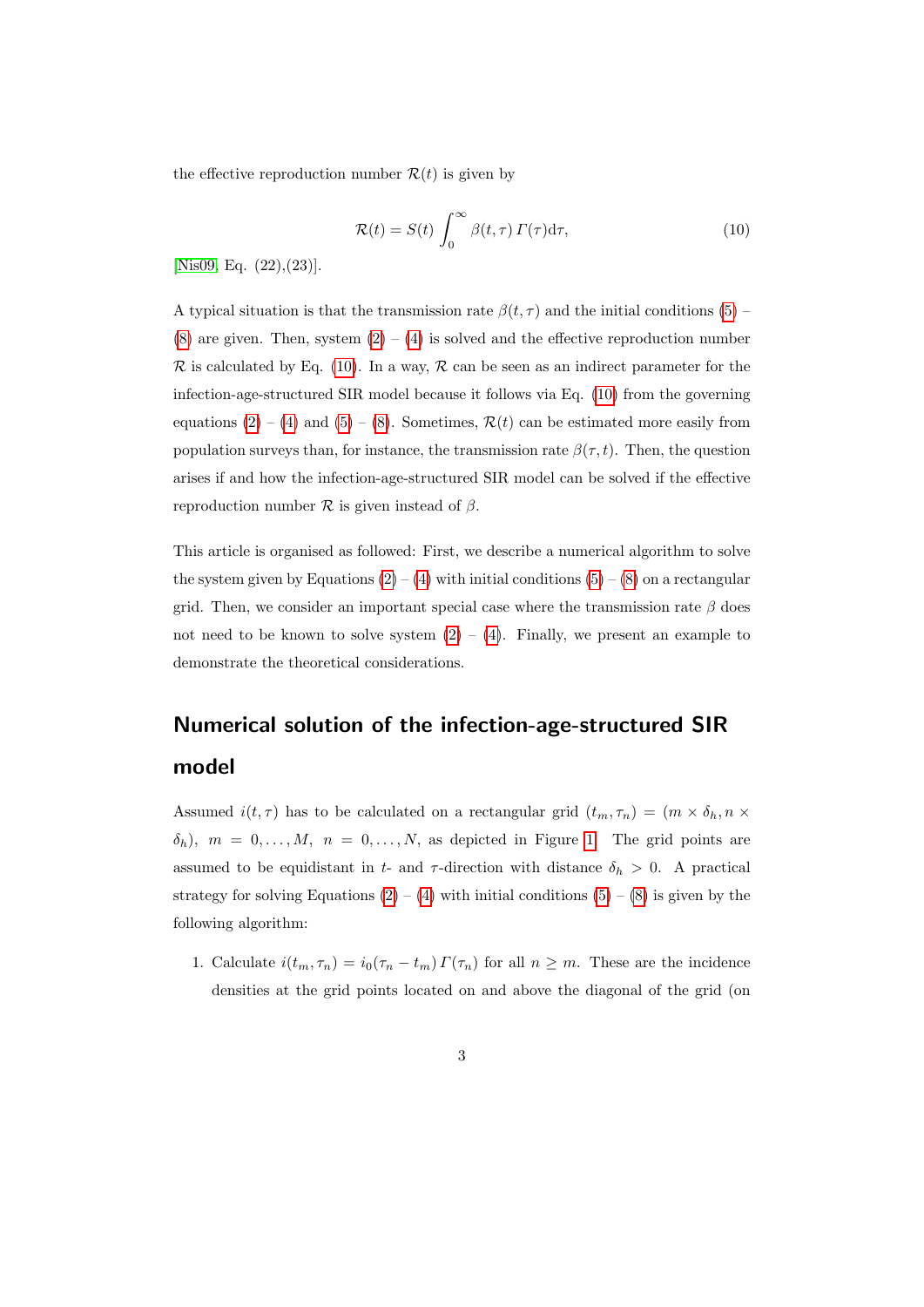and above the dashed line in Figure [1\)](#page-3-0).

- 2. Given that  $i(t_m, \tau_n)$  have been calculated on and above the diagonal, set  $\ell := 0$ and calculate  $\lambda(t_{\ell+1})$  and  $S(t_{\ell+1})$  to determine  $i(t_{\ell+1}, 0)$ .
- 3. Calculate  $i(t_{\ell+1+k}, \tau_k), k = 1, 2, \ldots$ . The grid points  $(t_{\ell+1+k}, \tau_k)$  are the points on a subdiagonal. We have  $i(t_{\ell+1+k}, \tau_k) = i(t_{\ell+1}, 0) \Gamma(\tau_k)$ .
- 4. Set  $\ell := \ell + 1$  and repeat steps 2 to 4 until the incidence density i has been calculated on all points  $(t_m, \tau_n)$   $m = 0, \ldots, M, n = 0, \ldots, N$ , on the grid.



<span id="page-3-0"></span>Figure 1: Rectangular grid representing calendar time t (abscissa) and infection-age  $\tau$ (ordinate). The grid point  $(t_m, \tau_n)$  above the main diagonal (dashed line) is highlighted.

In case the transmission rate  $\beta(t, \tau)$  only depends on calendar time t, i.e.,  $\beta(t, \tau) = \beta(t)$ , the force of infection can be written as

$$
\lambda(t) = \beta(t) I(t) = \frac{\mathcal{R}(t) I(t)}{S(t) \int_0^\infty I(\tau) d\tau}.
$$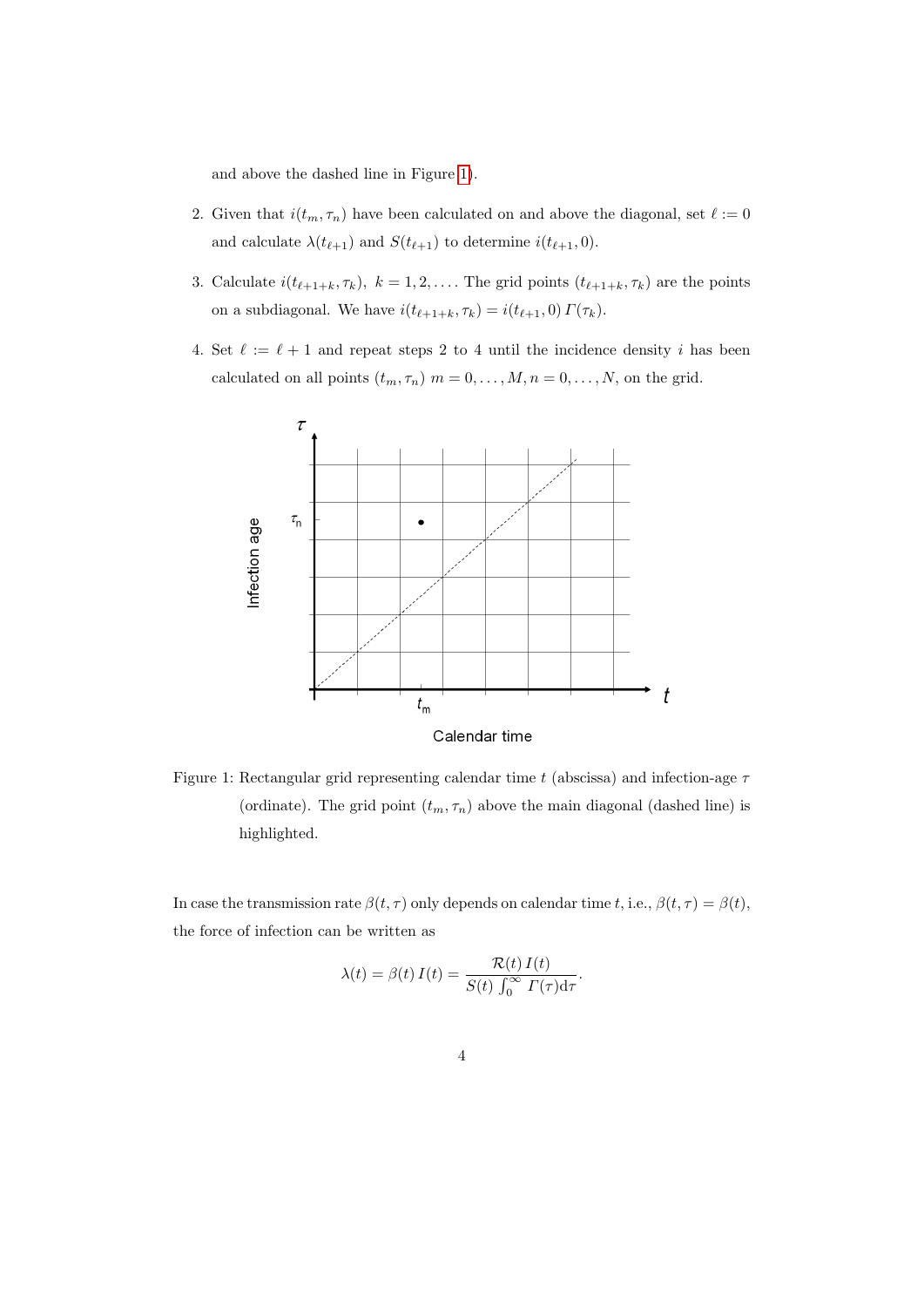Then, System  $(2) - (4)$  $(2) - (4)$  $(2) - (4)$  becomes explicitly dependent on  $\mathcal{R}$ . This means for given  $\mathcal{R}$ , the system can be solved, for instance by the algorithm above, such that the resulting effective reproduction number equals the prescribed  $R$ . This is advantageous in situations, when the effective reproduction number  $R$  is known while the transmission rate  $\beta$  is not.

# Approximation of the age-structured SIR model by the conventional SIR model

The situation described at the end of the last section, when the effective reproduction  $\mathcal{R}(t)$  is known instead of the transmission rate  $\beta(t, \tau)$ , happens quite frequently. Note that there are a variety of methods for estimating  $R$  from a time series of numbers of incident cases, see e.g. [\[Cor13,](#page-9-4) [Fra07\]](#page-9-5). The question arises, under which conditions system  $(2) - (4)$  $(2) - (4)$  $(2) - (4)$  can be approximated by a simpler model that explicitly depends on R.

A simpler model related to System  $(2) - (4)$  $(2) - (4)$  $(2) - (4)$  is the conventional SIR model without demography of the background host:

<span id="page-4-1"></span>
$$
\frac{\mathrm{d}S(t)}{\mathrm{d}t} = -\lambda(t) S(t) \tag{11}
$$

$$
\frac{\mathrm{d}I(t)}{\mathrm{d}t} = \lambda(t) S(t) - r(t) I(t) \tag{12}
$$

$$
\frac{\mathrm{d}R(t)}{\mathrm{d}t} = r(t) I(t) \tag{13}
$$

Using Leibniz' integral rule and Eq. [\(5\)](#page-1-1), the temporal derivative  $\frac{dI}{dt}$  of the number of infected from Eq. [\(1\)](#page-1-2) can be expressed as

<span id="page-4-0"></span>
$$
\frac{dI(t)}{dt} = \frac{d}{dt} \int_0^\infty i(t,\tau)d\tau = \int_0^\infty \frac{\partial}{\partial t} i(t,\tau)d\tau \n= -\int_0^\infty \gamma(\tau) i(t,\tau)d\tau - \int_0^\infty \frac{\partial}{\partial \tau} i(t,\tau)d\tau \n= -\int_0^\infty \gamma(\tau) i(t,\tau)d\tau - i(t,\infty) + i(t,0).
$$
\n(14)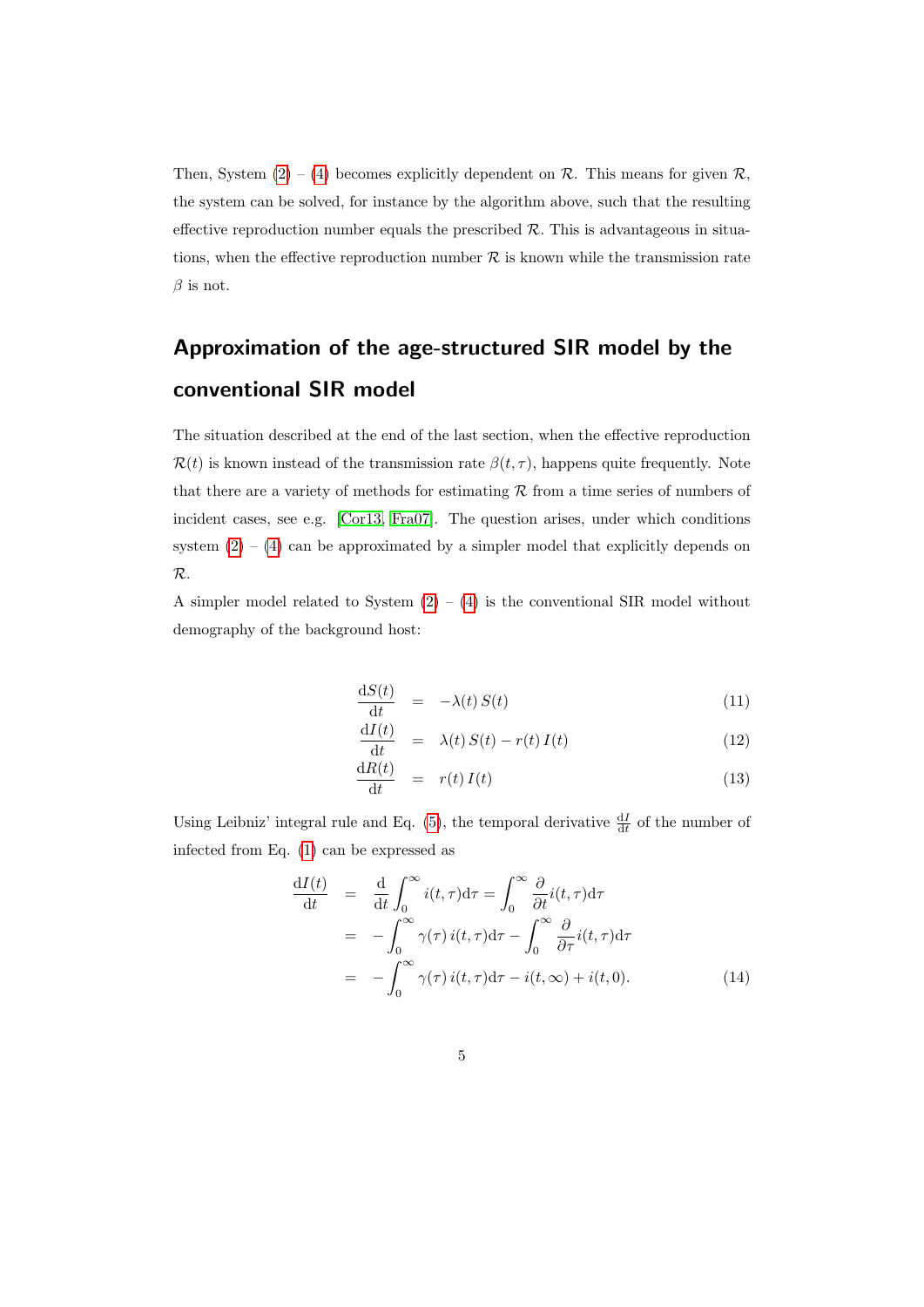As  $i(t, \infty) = 0$  (see above) and  $i(t, 0) = \lambda(t) S(t)$ , Eq. [\(14\)](#page-4-0) reads as

<span id="page-5-0"></span>
$$
\frac{\mathrm{d}I(t)}{\mathrm{d}t} = -\int_0^\infty \gamma(\tau) i(t, \tau) \mathrm{d}\tau + \lambda(t) S(t). \tag{15}
$$

It is reasonable to assume that the integral in Eq. [\(15\)](#page-5-0) has a finite upper bound  $\omega < \infty$ , because there are no infected people with infinite infection-age. As  $i(t, \tau) \geq 0$ , the Mean Value Theorem for Definite Integrals [\[Has17\]](#page-9-6) guarantees existence of a  $\tau^*$  =  $\tau^*(t) \in [0, \omega]$  such that

$$
\frac{\mathrm{d}I(t)}{\mathrm{d}t} = -\gamma\big(\tau^*(t)\big) I(t) + \lambda(t) S(t). \tag{16}
$$

So far, we could show that Eq. [\(3\)](#page-1-0) from the age-structured SIR model can be approx-imated by Eq. [\(12\)](#page-4-1) with  $r(t) = \gamma(\tau^*(t))$ . If we can furthermore show that

<span id="page-5-1"></span>
$$
\lambda S = \mathcal{R} r I,\tag{17}
$$

we can reformulate Eq.  $(12)$  with an explicit dependency on  $\mathcal{R}$ . Assumed Eq.  $(17)$ holds true, we find

<span id="page-5-2"></span>
$$
\frac{dI(t)}{dt} = -r(t) I(t) + \mathcal{R}(t) r(t) I(t)
$$
  
=  $r(t) (\mathcal{R}(t) - 1) I(t).$  (18)

With the usual smoothness assumptions, Eq. [\(18\)](#page-5-2) has the unique solution

<span id="page-5-3"></span>
$$
I(t) = I(0) \exp\left(\int_0^t \left[r(\sigma) \left(\mathcal{R}(\sigma) - 1\right)\right] d\sigma\right),\tag{19}
$$

where  $I(0) = \int_0^\infty i_0(\tau) d\tau$  (note that  $i_0$  was assumed to be integrable). Apart from their simplicity, Eqs. [\(18\)](#page-5-2) and [\(19\)](#page-5-3) allow the common interpretation of the effective reproduction number  $\mathcal{R}$ : the number  $I(t)$  of infected increases if and only if  $\mathcal{R}(t) > 1$ .

We have to examine the conditions such that Eq. [\(17\)](#page-5-1) holds true. As  $i(t, \cdot)$  is nonnegative, the Mean Value Theorem for Definite Integrals applied to the left hand side of Eq. [\(17\)](#page-5-1) reads as

<span id="page-5-4"></span>
$$
S(t)\,\lambda(t) = S(t)\int_0^\infty \beta(t,\tau)\,i(t,\tau)\mathrm{d}\tau
$$

$$
= S(t)\,\beta(t,\tau^*(t))\,I(t) \tag{20}
$$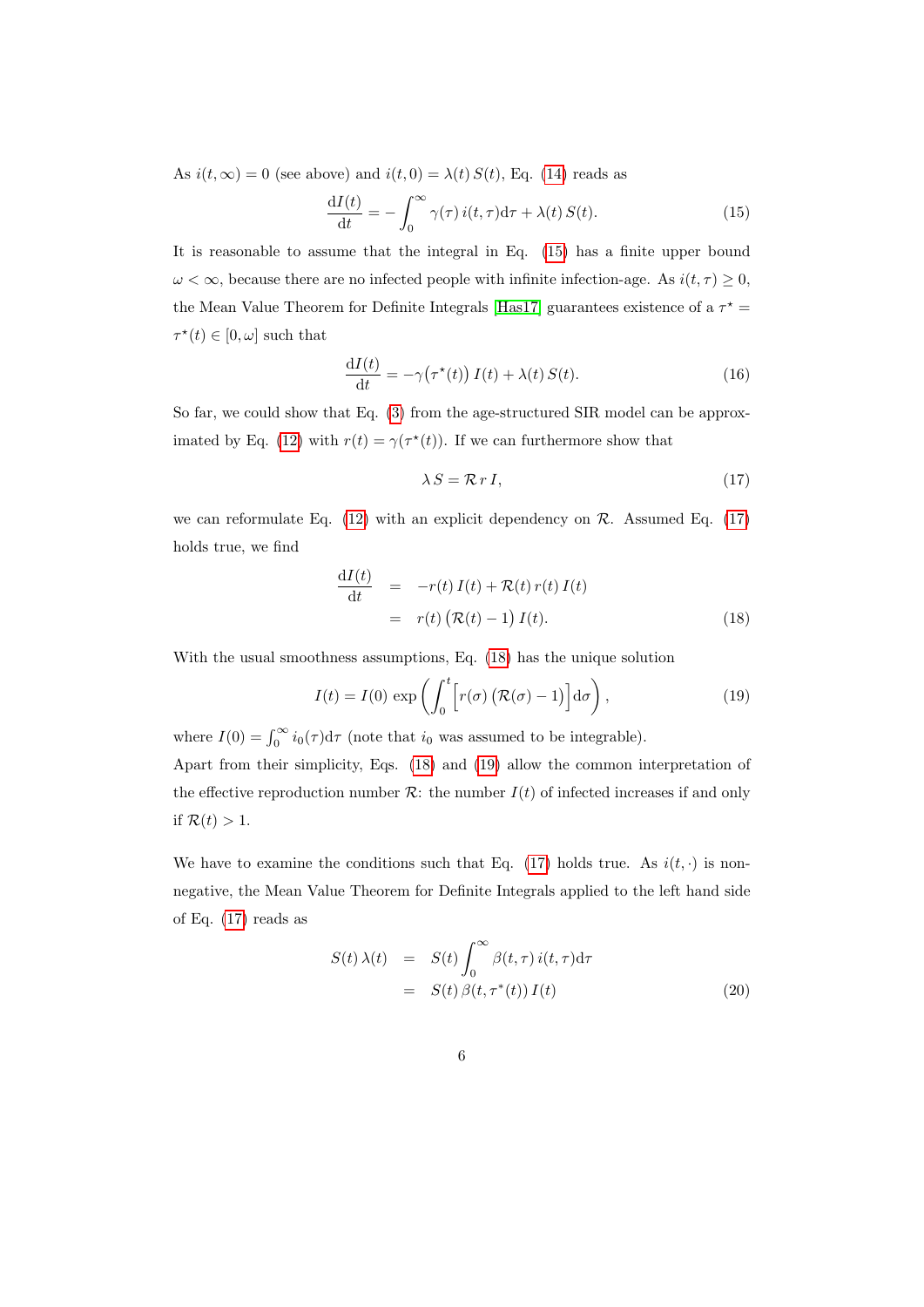for  $\tau^*(t) \in [0, \omega]$ .

On the right hand side of Eq. [\(17\)](#page-5-1), we have

<span id="page-6-0"></span>
$$
\mathcal{R}(t) I(t) r(t) = S(t) \beta(t, \tau'(t)) I(t) r(t) \int_0^{\omega'} \Gamma(\tau) d\tau,
$$
\n(21)

where we assumed that  $\beta(t, \cdot)$  *Γ* has a compact support  $[0, \omega']$  and  $\tau'(t) \in [0, \omega']$ . By comparing Eqs. [\(20\)](#page-5-4) and [\(21\)](#page-6-0), we see that  $r(t) \int_0^{\omega'}$  $\int_0^{\omega} \Gamma(\tau) d\tau = 1$  and  $\beta(t, \tau^*(t)) =$  $\beta(t, \tau'(t))$  implies  $\lambda S = \mathcal{R} r I$ . Hence, for practical purposes if  $r(t) = \gamma(\tau^*(t))$  is close to  $\int_0^{\omega'}$  $\int_0^{\omega} \Gamma(\tau) d\tau$  , we can expect that Eq. [\(19\)](#page-5-3) is a reasonable approximation for the number  $I(t)$  of infected in the age-structured SIR model.

#### Example

We calculate the incidence-density i on the grid  $(t_m, \tau_n) = (m \times \delta_h, n \times \delta_h), m =$  $0, \ldots, M, n = 0, \ldots, N$ , starting with  $(t_0, \tau_0) = (0, 0)$ , ending with  $(t_M, \tau_N) = (40, 30)$ and equidistant stepsize  $\delta_h = \frac{1}{24}$  (in units *days*). The transmission rate  $\beta(t, \tau)$  is assumed to be the product of two Gaussian functions:

$$
\beta(t,\tau) = \nu_0 \times (\nu_1 + \nu_2 \exp(-[(t-12)/4]^2/2)) \times (\exp(-[(\tau-5)/1.5]^2/2)),
$$

where  $\nu_0 = 5 \times 10^{-6}, \nu_1 = 1, \nu_2 = 3$ . The removal rate  $\gamma$  is assumed to be constant  $\gamma(\tau) = \frac{1}{8}$ . The initial distribution  $i_0$  is assumed to be  $i_0(\tau) = 20 \times \Gamma(\tau)$ , where I is defined in Eq. [\(9\)](#page-1-3) with  $\gamma(\tau) = \frac{1}{8}$ . Figure [2](#page-7-0) shows the resulting incidence-density  $i(t, \tau)$  calculated with the Algorithm of the previous section.

The resulting reproduction number  $R$  as calculated by Eq. [\(10\)](#page-2-0) is depicted in Figure [3.](#page-7-1) If we try to approximate I using  $R$  directly by Eq. [\(19\)](#page-5-3), we obtain the graph as presented in Figure [4.](#page-8-0) The black curve corresponds to the approximated  $I$  according to Eq. [\(19\)](#page-5-3) with constant  $r(t) = 0.1125$ . For comparison, the exact I calculated by [\(1\)](#page-1-2) is shown as blue curve. Although little effort has been spend to optimize the fit between the exact and approximate  $I$ , the approximation is reasonably well.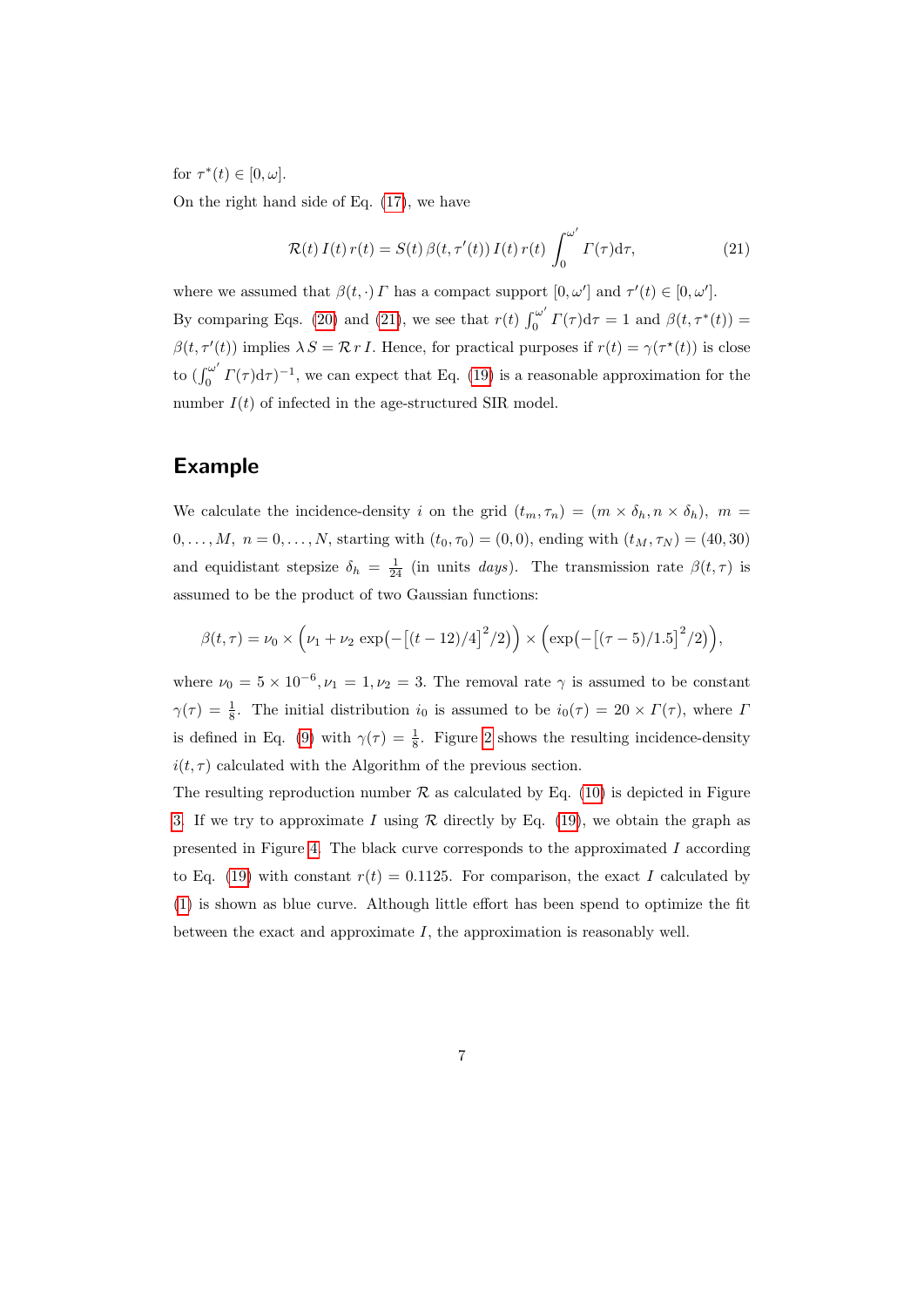

<span id="page-7-0"></span>Figure 2: Incidence-density  $i(t,\tau)$  in the numerical example.



<span id="page-7-1"></span>Figure 3: Reproduction number  $\mathcal R$  (ordinate) over calendar time  $t$  in the example.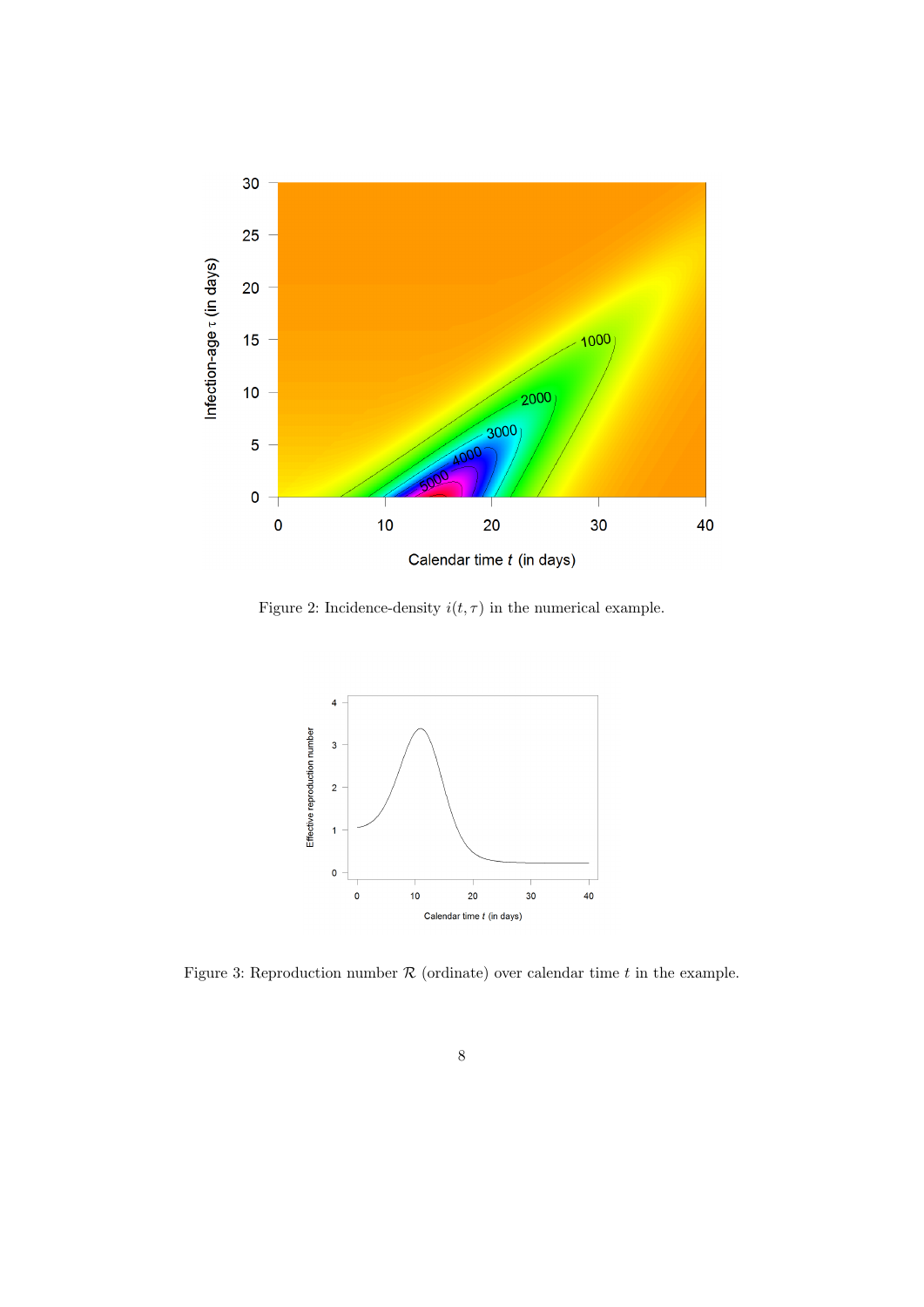

<span id="page-8-0"></span>Figure 4: Number  $I$  of infectives (ordinate) over calendar time  $t$  in the example. The blue curve corresponds to the exact solution (Eq. [\(1\)](#page-1-2)) while the black curve is the approximation via Eq. [\(19\)](#page-5-3).